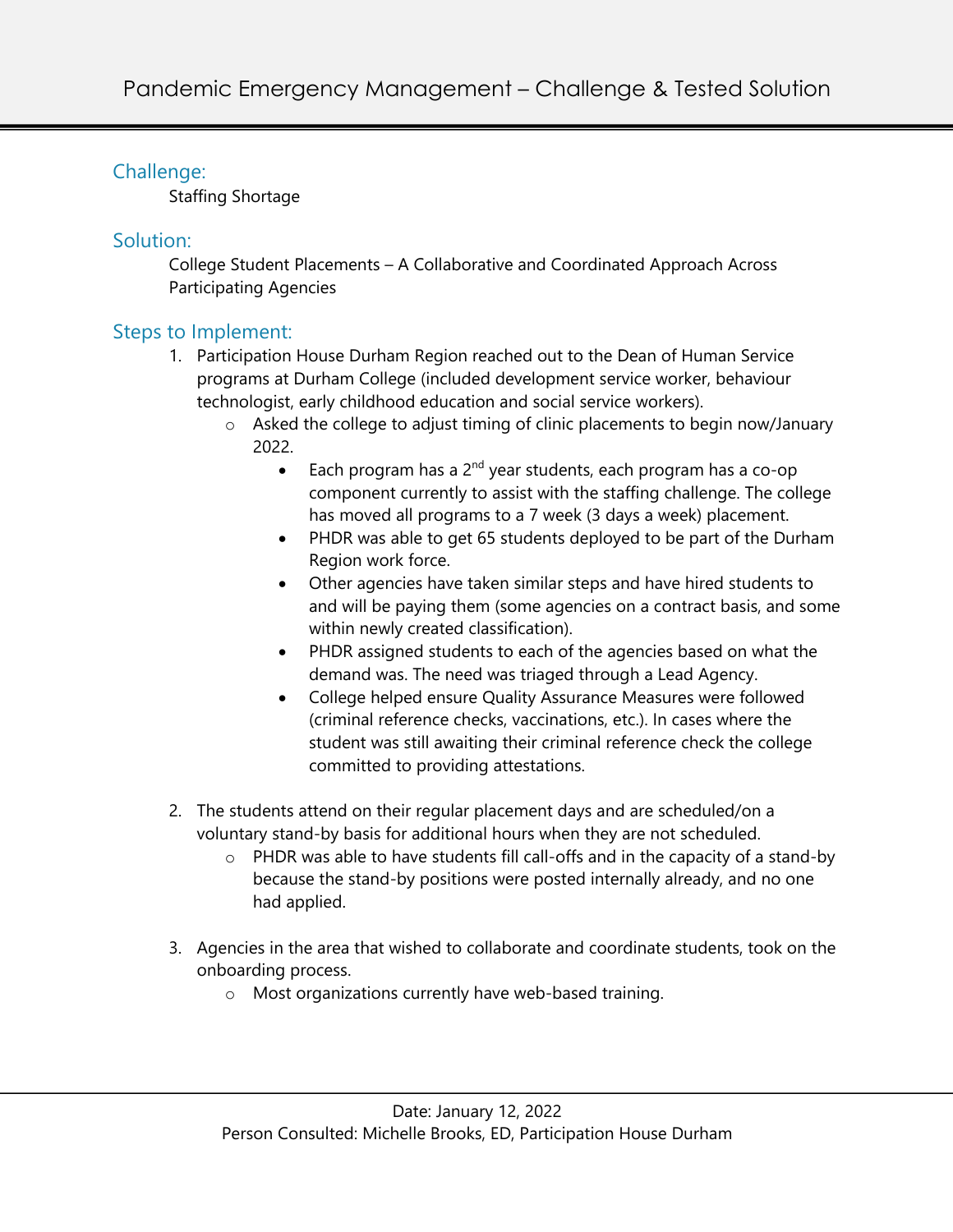- o HR and QA can be completed for web-based training through post orientation interview/survey as way of confirming training completed and understood.
	- Based on this the QAM Manager would be able to recognize where more training was needed.

#### **Results**

- 1. How effective was this?
	- Very early in the implementation, but currently proceeding well.
- 2. Was this efficient? Was it quick to implement?
	- Yes. It did not take long to plan and implement.
- 3. Would you recommend this to other agencies?
	- Yes.

# Additional Considerations:

- Have a community point person(s) to handle all questions with College (At PHDR Director of HR for HR concerns and Director of Community Development for implementation)
	- o Having this duality *helped streamline the pain points involved with implementation*
- The students' contracts are for up to 6 months

### Lessons learned:

- While waiting for students, we pulled HR reps together from participating agencies to ensure there was not a competitive environment across agencies and a mutual agreement on how to use students to best benefit people supported.
- Build one central list of students from the 65 recruited and who would be willing to work with other organizations within the network, should the current crisis be exacerbated, and there is a need for a back-up for our back-up plan. They are essentially a mobile employment force.
	- $\circ$  Centralized HR agreement (that determines how difference in pay between agencies will be handled, overtime pay, outbreak pay, etc.) is needed.
		- It is currently in process, once complete it will be available to share to other agencies looking to enter into a similar collaboration with other agencies.
- Collected key phone numbers and contact for all agencies in network. We can place calls to one another during emergencies, scenario management and debriefing, reallocation and sharing of resources.